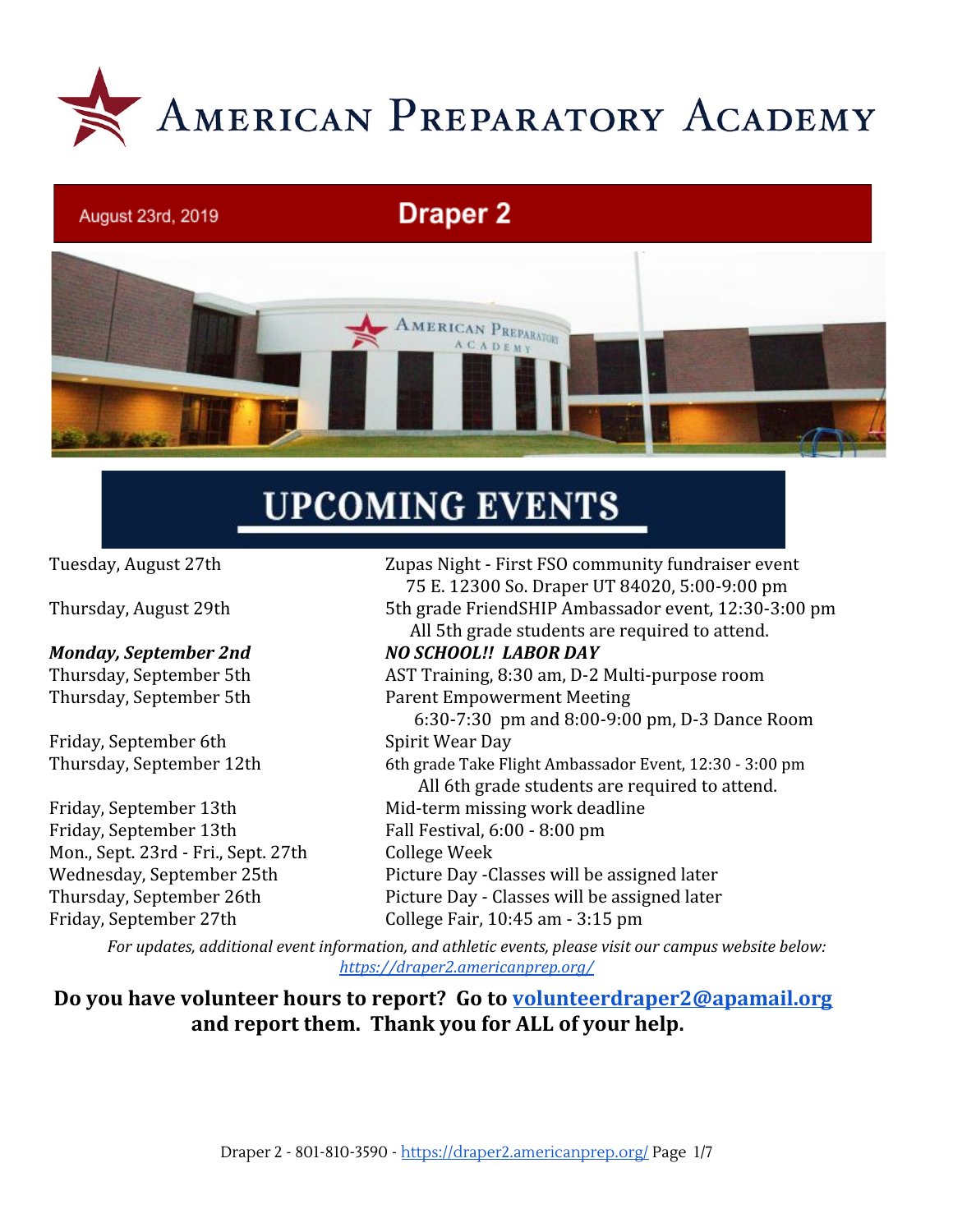

# **Be a Builder**

The father of our founding family had his children memorize poetry. Memorizing poetry is good for the brain as well as the heart. We have adopted a poem that defines the culture of our school. This poem clarifies what we strive to be in our families, schools and community.

# **Builders**

by Anonymous and Howard Headlee I saw them tearing a building down,

A gang of men in a busy town.

With a 'yo heave ho' and a lusty yell, They swung a beam and the sidewall fell.

I asked the foreman if these men were as skilled As those he would hire if he were to build.

> He laughed and said, "Oh, no indeed, Common labor is all I need,

For they can wreck in a day or two, What builders have taken years to do."

So I asked myself, as I went my way, Which of these roles am I to play?

Am I the builder, who works with care, Measuring life by the rule and square;

Or am I the wrecker who walks the town, Content in the role of tearing down?

I've made my decision; I'll start today, I'll be a builder in every way!

# **From the Academic Office**

#### **School Start Time**

Beginning Monday, August 26th, your student(s) MUST be in their seats, ready to learn by 8:05 am or they will be marked tardy.

# **Academic Update: Classroom Management**

Adapted from: http://www.dailyteachingtools.com/champs-classroom-management.html

#### **Q: What are the classroom management procedures in my student's classroom?**

A: CHAMPS is the proactive and positive approach to classroom management implemented in each and every classroom at APA.

#### **Q: How does CHAMPS work?**

A: The students are taught to meet expectations by detailing each classroom activity and transition using the CHAMPs acronym. Here is the CHAMPs acronym along with questions explaining the purpose of each letter in the acronym.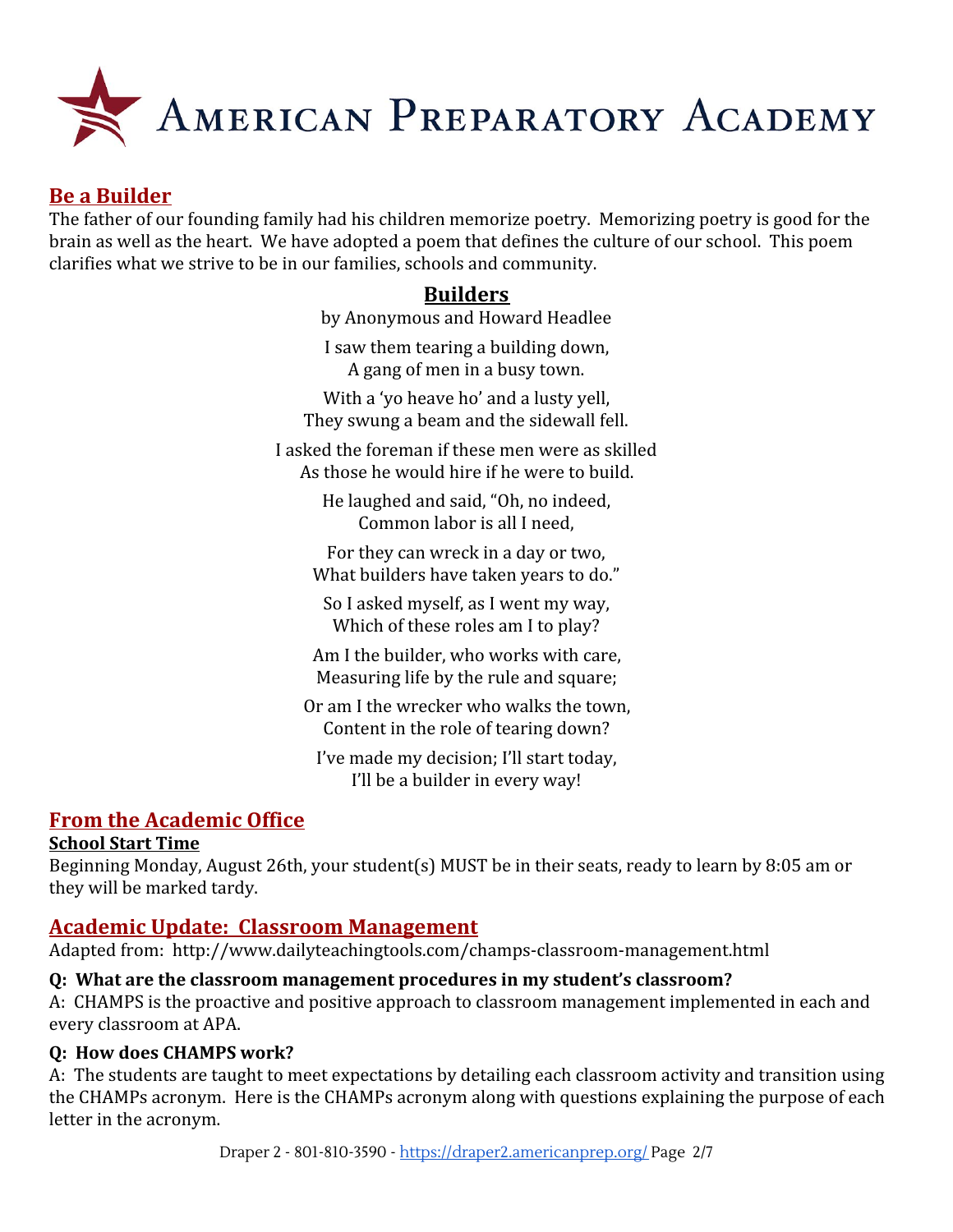

**Conversation:** Can students converse during this activity? About what? With whom? For how long? **Help:** How do students get your attention for help? How do students get questions answered? What should they do while they wait for the teacher?

**Activity:** What is the expected end product of this activity? What is the task or objective?

**Movement:** For what reasons can students get out of their seats during this activity? Do they need permission to do so?

**Participation:** What behavior shows that students are participating or not participating? **Success:** When CHAMPs expectations are met, students will be successful.

# **For example: Here are the CHAMPS expectations for Teacher Directed Instruction:**

 $C$  – none

H – no questions during direct instruction

A – listening and learning

M – none

P – look at the teacher or book; verbal and written responses when prompted; track when requested; follow directions immediately

#### **Q: What are the benefits of CHAMPS?**

A: Teachers establish clear expectations with logical and fair responses to misbehavior, thus reducing student anxiety about expectations.

Teachers have tools to motivate students to do their best.

Students are taught how to behave responsibly and establish respectful and civil interactions.

Each classroom is safe and welcoming.

Student on-task behavior increases and results in higher rates of student achievement.

# **From the Administrative Office**

### **Drop-Off**

Due to the volume of traffic on Lone Peak Parkway, we do not allow left turns on Lone Peak Parkway from 7:30-8:00 am. If traveling from the south during these times, please use the light at the car dealerships or Wal-Mart to turn around. DO NOT use the neighborhood or the other businesses on the east side of Lone Peak Parkway. We have received numerous complaints this past week. Traffic is much better the earlier one can arrive at our campus. Adjusting your morning routine to arrive earlier in the drop-off will help you avoid the traffic congestion on Lone Peak Parkway.

# **Pick-Up**

Please come at your designated pick-up time and not one second earlier. To make our pick up process work, requires that everyone arrives at their designated times. Please do not use the neighborhood or Fire Lane to wait. A best practice is to wait at the Wal-Mart parking lot until your designated time and then pull out onto Lone peak Parkway. Predicting traffic is not easy, so to be the safest, please wait until your designated pick-up time before pulling onto Lone Peak Parkway. Thank you for your cooperation.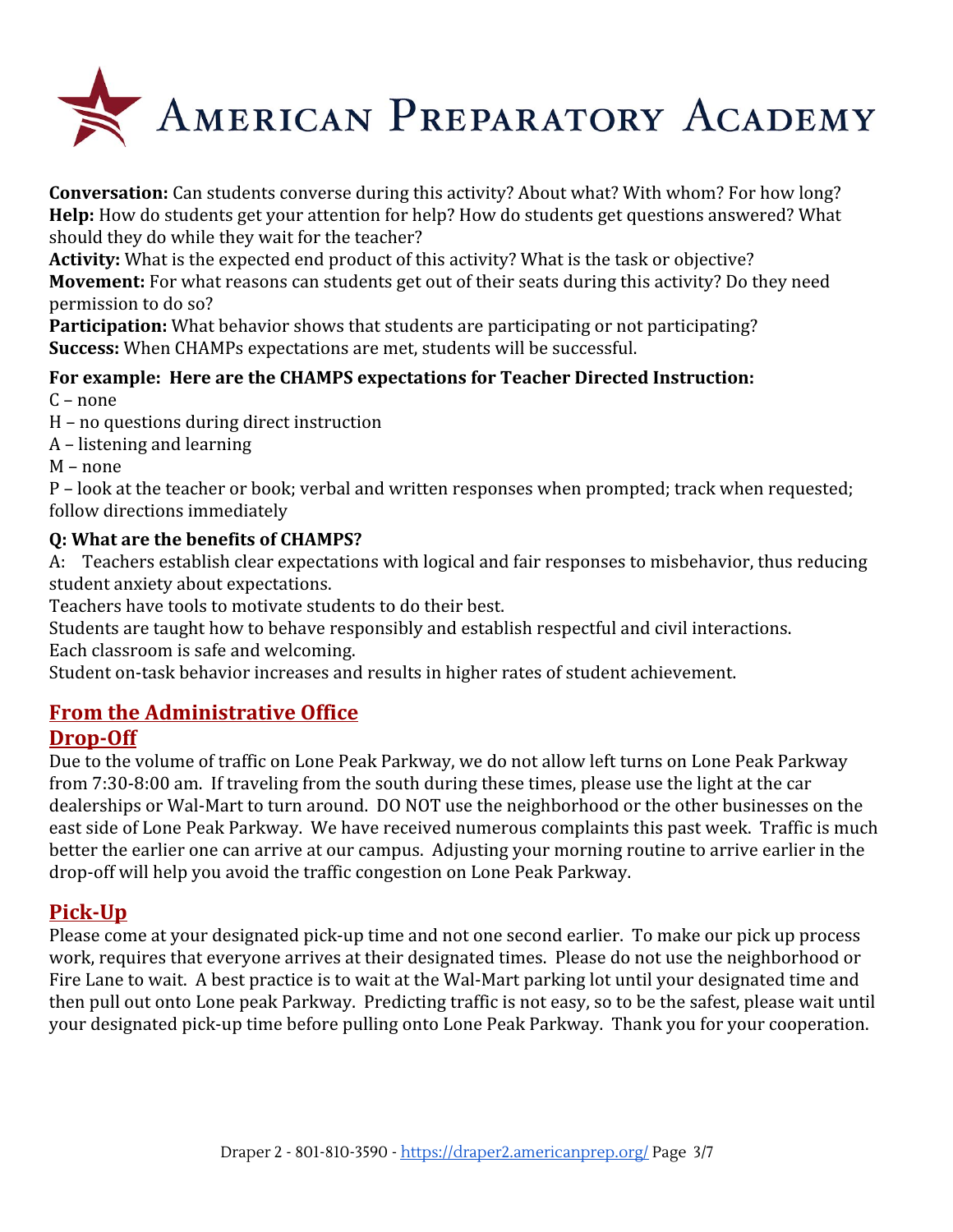

# **From our Family School Organization (FSO)**

We would like to welcome everyone back to school! We are excited for the upcoming school year. Here is what's coming up in the next month:

Fall Festival is on September 13th from 6-8. If you haven't gotten your wristbands yet, you can purchase them online at the link below or an envelope will come home next Friday with your children for you to send in cash or checks. We will also be sending out volunteer opportunities in the near future. <https://www.americanprepfoundation.org/donate/>

Right now we have 16 teachers who have had an awesome parent sign up to be their AST. If your teacher is still looking for an AST ( Academic Support Team ) please consider signing up. AST's are a crucial part of the volunteer system at APA. We are all grateful to the parents willing to help in this capacity.

Last but not least, next Tuesday, August 27, from 5:00-9:00 pm, we are doing a Zupas's fundraiser night to help raise money for our classroom libraries. This will be held at the Zupa's in Draper. If you don't want to wait in line, please see the attached flyer to order online. This is a great option that they just added this year.

<https://draper2.americanprep.org/wp-content/uploads/sites/3/2019/08/APA-.pdf>

Have questions? We'd love to hear from you! [Draper2FSO@apamail.org o](mailto:Draper2FSO@apamail.org)r [nharman@apamail.org](mailto:nharman@apamail.org)

### **Birthday Treats**

One of the policies developed after receiving feedback from our parents is to not have any food items distributed to classmates for a student's birthday. There are many reasons this policy was developed: different allergies, individual health choices and the pressure of accepting and eating a treat that wouldn't be allowed in that student's household. We know that this policy is different than many other schools and requires one to think differently about the traditional treats brought into a classroom for a student's birthday. Please find other non-food items to share with classmates on birthdays and then coordinate with your child's classroom teacher.

# **School Lunch**

As a reminder, we do have a school lunch program that allows you to order a lunch for your student. All lunches are prepared by an outside vendor and delivered and served cold. Lunches must be pre-ordered at least 48 hours in advance.

You may order lunch, apply for free or reduced price lunch, and find all nutritional information here: <https://www.americanprep.org/school-lunch-program/>

If students arrive without a lunch, we will have them call home. If we are not able to reach you, we will serve them an emergency lunch and you are responsible to make the payment (\$3.00 grades K-5, \$3.30 grade 6). If your student has eating restrictions and you would not want us to serve them an emergency lunch, please contact [ekim@apamail.org](mailto:ekim@apamail.org) or [lmarcotte@apamail.org.](mailto:lmarcotte@apamail.org)

If you have questions or concerns, please email [lunch@apamail.org](mailto:lunch@apamail.org) or see Mrs. Kim or Mrs. Marcotte in the Multipurpose room kitchen from 8:00 am to 2:00 pm.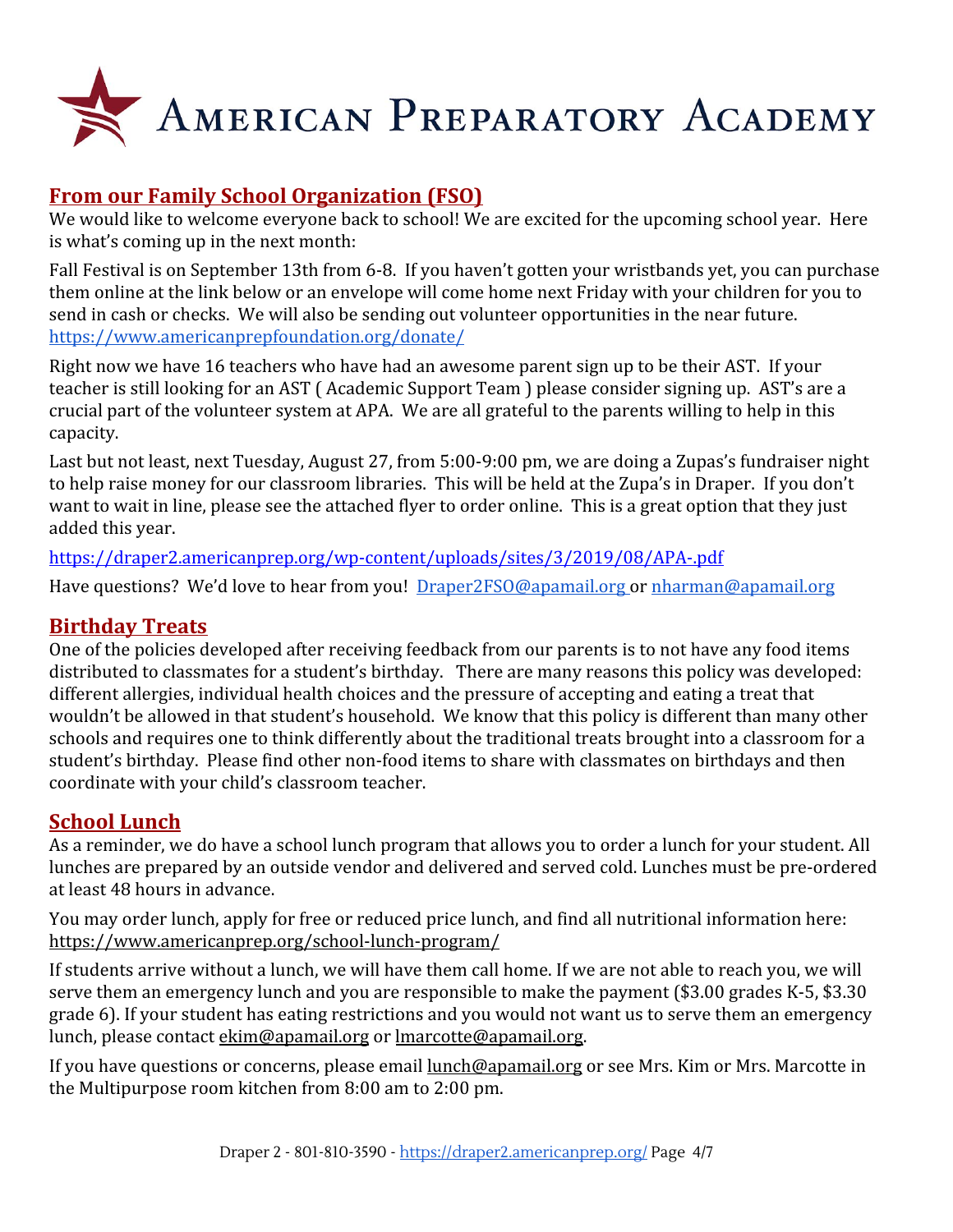

Please **DO NOT** send any lunch items with **RED** dye in them with your students. Red dye stains the carpets.

# **Character Development Corner**

by Mandy Brown

Welcome back! We are so excited for the year ahead. Here are 4 items to be aware of:

1. Ask your student about the Lunch Time Chat video that they should have seen during "chew time" at lunch. (\*\*all students will have seen the video by AUGUST 30th)

Our theme is "One Brick at a Time". What are we talking about? See what your students can tell you! I will give you more info on that next week.

2. **Our COLLEGE FAIR is coming up on September 27th** and we would LOVE parent volunteers to come give us an hour (or more) of their time! Contact me with any questions. Mandy Brown mandy.brown@apamail.org Our sign-up link will be out in our next newsletter.

3. **Sixth Grade parents... save the date... September 12th** is our first Character Development event for the year. It goes from 12:30 until 3:00. If you want to volunteer, here is the link:

<https://www.signupgenius.com/go/10C0444AFAE29ABFC1-take>

4. **Fifth Grade parents.... OUR FIRST EVENT IS NEXT WEEK!** August 29th, 12:30-3:00. Be aware that you'll need to pick up your students at the very end of our carpool window that day. And if you would like to volunteer, we'd LOVE to have you!

<https://www.signupgenius.com/go/10c0444afae29abfc1-first2>

# **After School Activities**

We are still working on finalizing our after-school activity schedule. This is the current schedule of activities:

**Monday-**Chess/Math Club alternating every week, Grades 1-6 Beginning Robotics, Grades K-3 **Tuesday-**Lego Club-Grades K-6 Debate Club-Grades 5-6 **Wednesday-**Art Class-Grades 1-6 Robotics Advanced, Grades 3-6 **Thursday-** Robotics Beginning, Grades 2-4 Drama Club-Grades 3-6

Please fill out the Google Form to indicate your interest in the above listed clubs and to volunteer. [https://docs.google.com/forms/d/e/1FAIpQLScpU\\_eO6gkYROC8QgGASAU5NF-hOcgFI\\_lchz6nvSljuNw](https://docs.google.com/forms/d/e/1FAIpQLScpU_eO6gkYROC8QgGASAU5NF-hOcgFI_lchz6nvSljuNw-ow/viewform?usp=sf_link)[ow/viewform?usp=sf\\_link](https://docs.google.com/forms/d/e/1FAIpQLScpU_eO6gkYROC8QgGASAU5NF-hOcgFI_lchz6nvSljuNw-ow/viewform?usp=sf_link)

### **Draper Clean Air Initiative**

Draper City has an initiative to help keep our air cleaner by reducing idling of cars. Please go "Idle Free" whenever parked. Please click on the link for more information and become "idle free".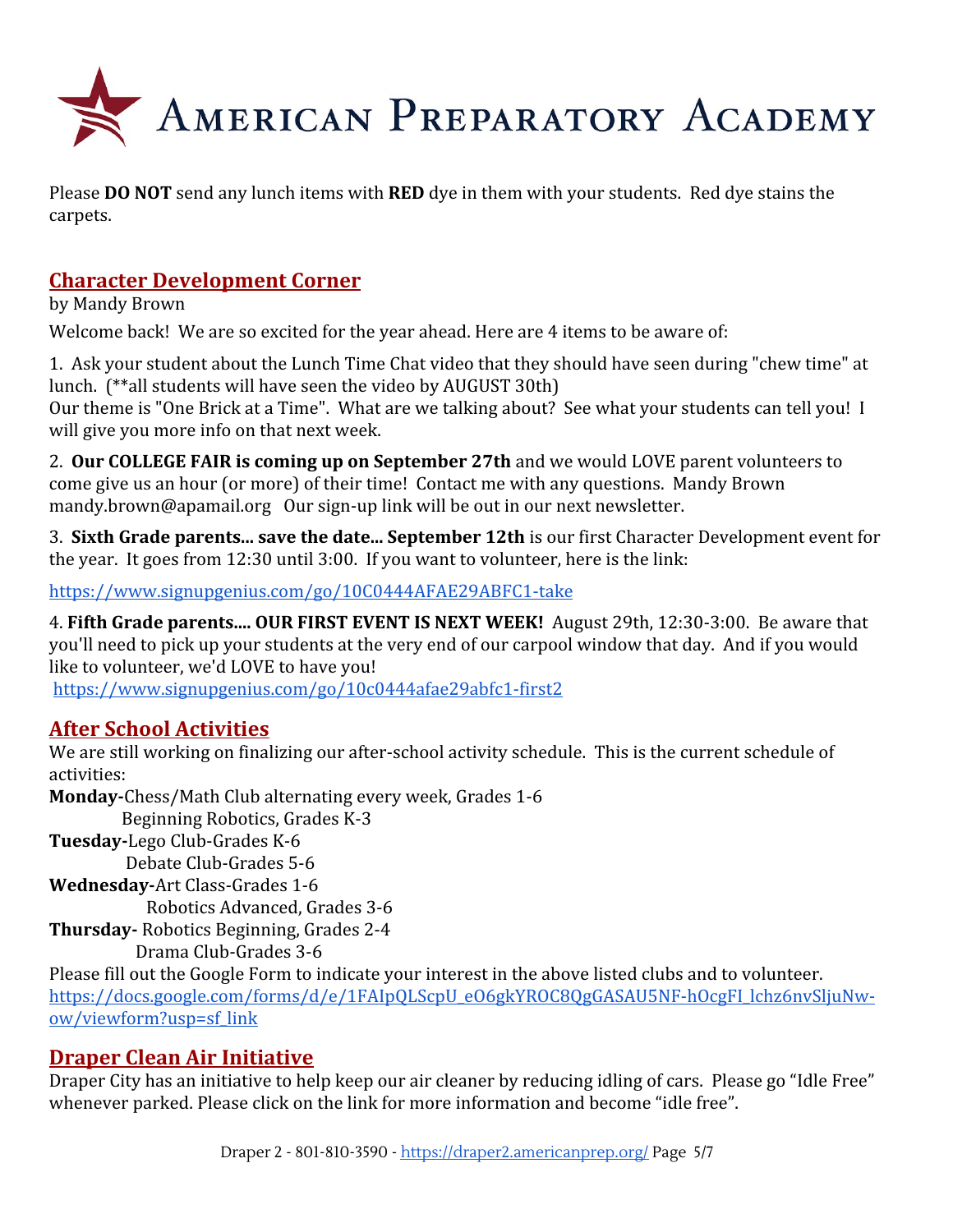

<https://draper2.americanprep.org/wp-content/uploads/sites/3/2019/08/Clear-Air-Initiative.pdf>

# **Vehicle Registration**

If you haven't already registered your vehicle, please click on the following link:

<https://draper2.americanprep.org/transportation/>

### **American Preparatory Education Foundation**

By Michelle Goudge, Executive Director [mgoudge@americanprepfoundation.org](mailto:mgoudge@americanprepfoundation.org) p: 801.661.1928

It was so great to talk with so many of you at the Meet & Greet last week and at Parent Orientation on Tuesday night. I am really excited to be in this role and I'm looking forward to sharing more with you about the Foundation this year.

If you're not familiar with APEF and what we do, you can learn about it by going to [www.americanprepfoundation.org.](http://www.americanprepfoundation.org/) While you are there, please check out the information about our Builder's Club and how you can become a member. WE have so many amazing teachers at APA, and becoming a Builder's Club member helps us to remain competitive with compensation and retain those teachers.

Corporate matching gifts are a type of philanthropy in which companies financially match donations that their employees make to nonprofit organizations. 78% of match-eligible donors have no idea whether their company offers a matching gift program. Do you know if your company offers one? As a nonprofit, APEF can benefit greatly from these matching programs. Please consider speaking with your employer about this. Your donations to APEF can potentially be doubled, tripled or even quadrupled with a matching gift from your company.

Plans are underway for our 4th annual Holiday Boutique fundraiser which will be held November 8th and 9th. We need many volunteers to make this event a success. If you are interested in joining the Holiday Boutique committee, please join us on Wednesday, August 28th at 1:30 pm for our first meeting in the Draper 2 conference room. We need volunteers who can help with advertising, vendor solicitation, decorations, activities and so much more. There are volunteer opportunities for the days of the event as well as the planning of it, and many that can be done from home.

If you have fundraising ideas, please feel free to reach out to me. I would love to hear your ideas.

### **"Pornography is Changing" Event**

For our first Parent Empowerment night of the school year, APA will be hosting a "Pornography is Changing" event on Thursday, September 5th. In order to accommodate more parents, there will be two sessions offered, one from 6:30-7:30 P.M. and another from 8:00-9:00 P.M. The event will take place in the Draper 3 Multipurpose Room, on the 3rd floor of the building. This presentation will help us all to understand what our children are being exposed to, how they are being affected, and how to best protect them! Additionally, a five-week course, regarding talking to your kids about sex at every stage of their